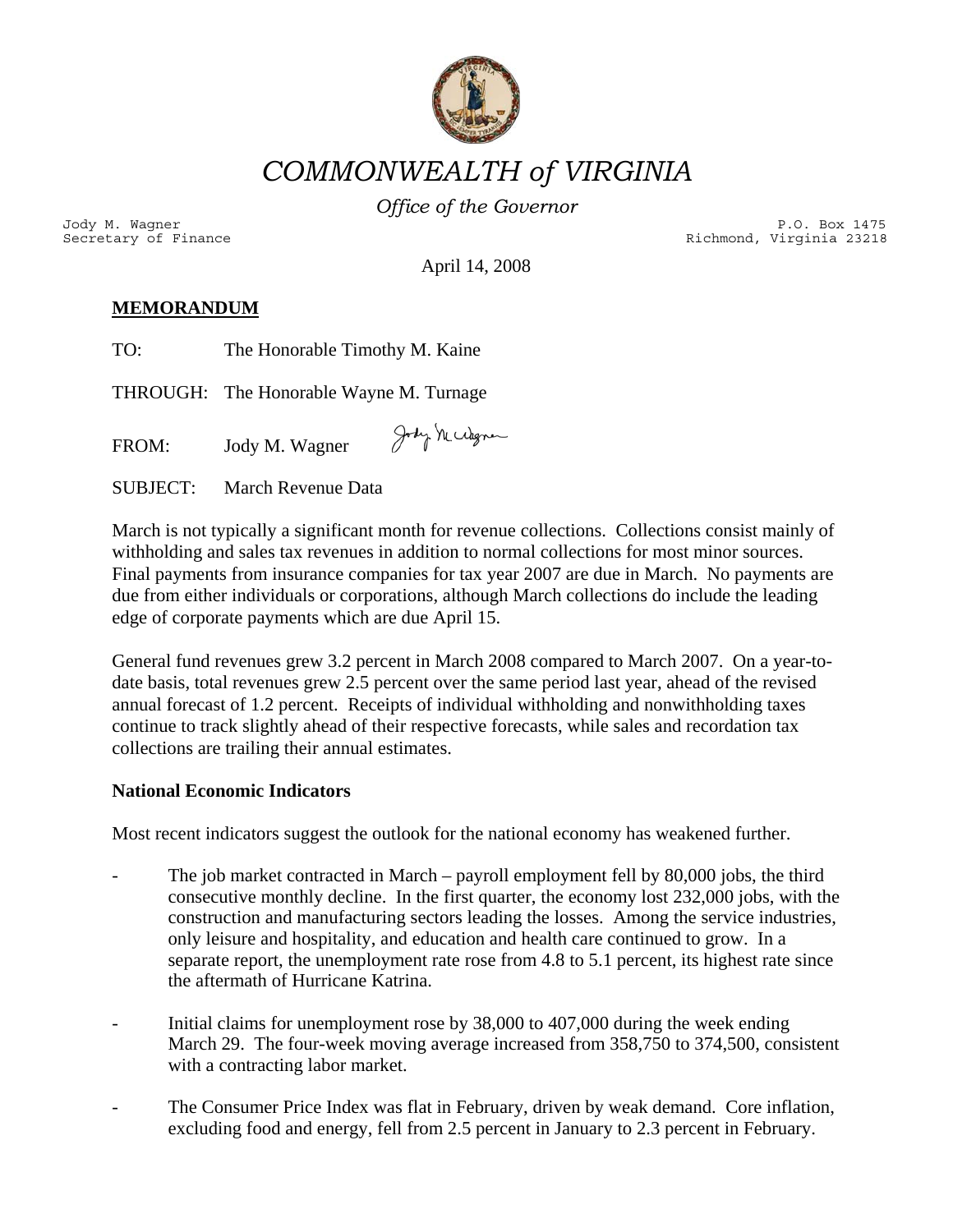The Honorable Timothy M. Kaine April 14, 2008 Page 2 of 4

- Activity in the manufacturing sector was essentially unchanged in March. The Institute of Supply Management index rose slightly from 48.3 to 48.6, the second monthly reading below the expansionary threshold of 50 in the past three months, and new orders are at the lowest level since the last recession. The index suggests the manufacturing industry is contracting.
- The Conference Board's index of leading indicators fell 0.3 percent to 135.0 in February, the fifth consecutive monthly decline and its lowest level since Hurricane Katrina. Generally, a negative reading for six to nine months is indicative of a recession.
- The Conference Board's index of consumer confidence dropped from 76.4 to 64.5 in March, its lowest level since October 1993. Both the expectations and current conditions components fell sharply, but the current conditions component led the decline.
- The Federal Reserve cut the federal funds target rate by 75 basis points to 2.25 percent at its March meeting, following the 75-basis point cut at its emergency January meeting. The Board notes, "Financial markets remain under considerable stress, and the tightening of credit conditions and the deepening of the housing contraction are likely to weigh on economic growth over the next few quarters."

In Virginia, payroll employment grew by 0.5 percent in February. Jobs grew by 0.8 percent in Northern Virginia, 0.9 percent in Hampton Roads, and 0.2 percent in Richmond-Petersburg. The unemployment rate was flat at 3.8 percent in February.

The Virginia Leading Index edged up 0.3 percent in February for the second increase in three months. All three components -- auto registrations, building permits, and initial claims for unemployment -- contributed to the growth in February. On a regional level, the leading index rose in eight of the Commonwealth's eleven metro areas in February. The regional indices dropped in Harrisonburg, Danville, and Lynchburg.

### **March Revenue Collections**

General fund revenues grew 3.2 percent in March 2008 compared to March 2007. On a year-todate basis, total revenues grew 2.5 percent over the same period last year, ahead of the revised annual forecast of 1.2 percent. Individual withholding and nonwithholding are tracking slightly ahead of their respective forecasts, while sales and recordation tax collections are trailing their annual estimates.

*Net Individual Income Tax (65% of general fund revenues)*: Year-to-date net individual income tax growth is 5.3 percent, slightly ahead of the revised annual estimate of 3.9 percent. Performance in each component of individual income tax is as follows:

*Individual Income Tax Withholding (57% of general fund revenues)*: With one less deposit day than March 2007, collections of payroll withholding taxes grew 3.4 percent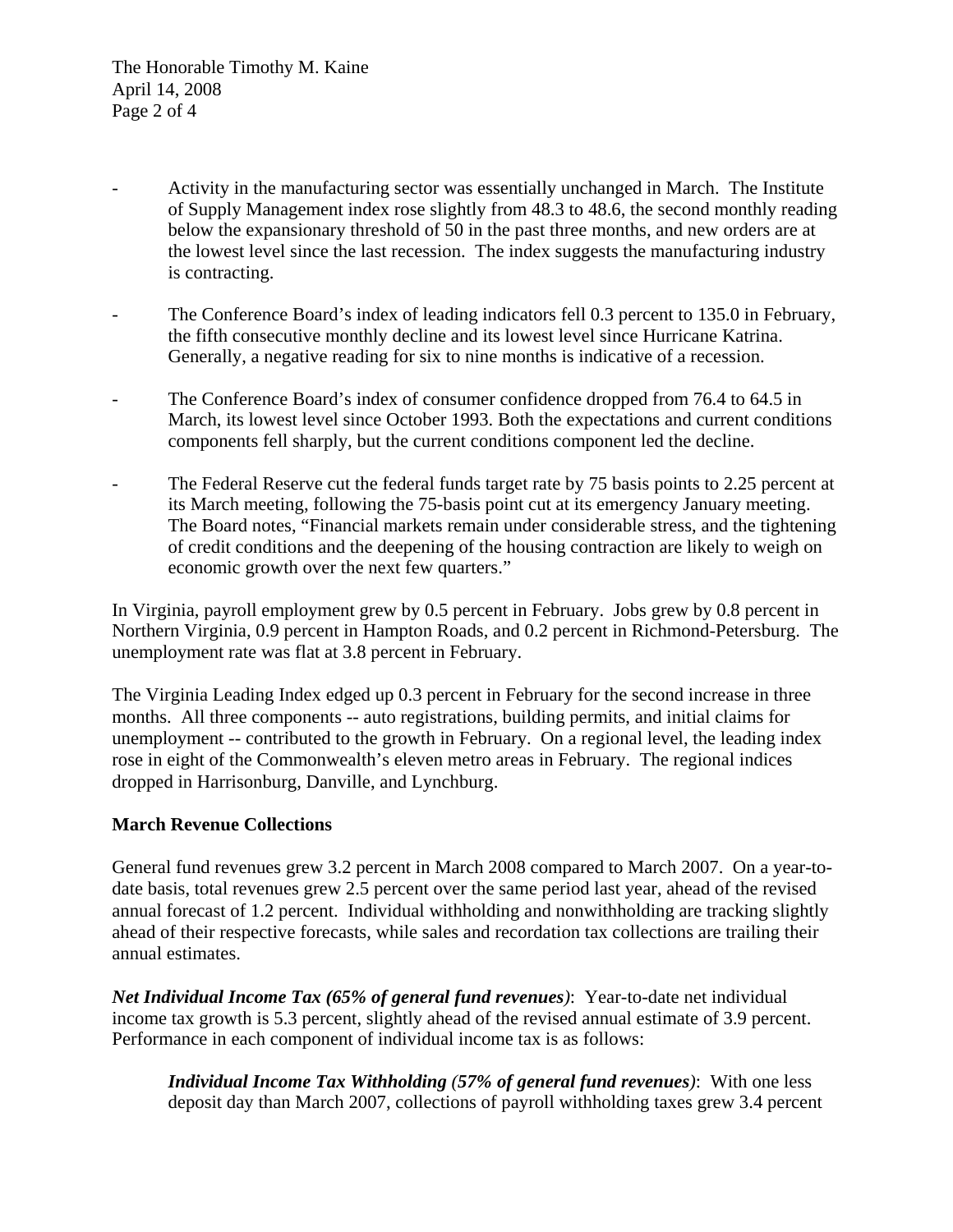The Honorable Timothy M. Kaine April 14, 2008 Page 3 of 4

> in March. Year-to-date withholding growth is 5.4 percent, slightly ahead of the projected annual growth rate of 5.2 percent.

> *Individual Income Tax Nonwithholding (18% of general fund revenues)*: March is not typically a significant month for nonwithholding collections. A total of \$76.0 million was collected in March, compared with \$56.3 million in March of last year.

To date, about 42 percent of the nonwithholding forecast has been collected, and collections during this period are 6.8 percent above the same period last year, which is ahead of the revised annual estimate of 3.2 percent. The majority of the remaining collections in this source will occur in April and May, with both final payments for tax year 2007 and estimated payments for the current year due May 1.

*Individual Income Tax Refunds*: TAX issued \$313.2 million in individual refunds in March 2008, compared with \$342.2 million in March 2007. March of this year had one less processing day than March 2007. Year to date, refunds are 8.2 percent ahead of the same period last year, trailing the annual forecast of a 9.6 percent increase. For the filing season beginning January, 1.55 million refunds have been issued compared with 1.5 million during the same period last year and the average check size increased 7.3 percent – ahead of an anticipated 5.0 percent increase.

*Sales Tax (20% of general fund revenues)*: Collections of sales and use taxes, reflecting February sales, grew 2.3 percent in March. On a year-to-date basis, collections of sales and use taxes have increased 1.0 percent, trailing the revised annual estimate of 1.6 percent growth.

*Corporate Income Tax (4% of general fund revenues)*: Corporate income tax collections were \$84.4 million in March of 2008 compared with \$102.8 million in March of 2007. March receipts are typically from companies paying ahead of the April 15 filing date for final payments on tax year 2007 liability, and those making estimated payments for the first quarter of the current fiscal year. April receipts will provide a clearer picture of growth in this source. Year-to-date collections are down 16.1 percent compared to the same period last year, ahead of the annual projected decline of 20.5 percent.

*Wills, Suits, Deeds, Contracts (3% of general fund revenues)*: Wills, suits, deeds, and contracts – mainly recordation tax collections – fell 27.5 percent in March as the housing market continued to slow. On a year-to-date basis, collections in this source declined 20.2 percent from last year, compared with the revised estimate of a 15.0 percent annual decline.

*Insurance Premiums (3% of general fund revenues)*: Final payments from insurance companies, due March 1, were disappointing. Receipts of the tax on insurance premiums were \$15.7 million compared with \$34.9 million in March of 2007. Year-to-date, collections in this source are 4.3 percent above last year, behind the annual estimate of 8.7 percent growth.

### **Other Revenue Sources**